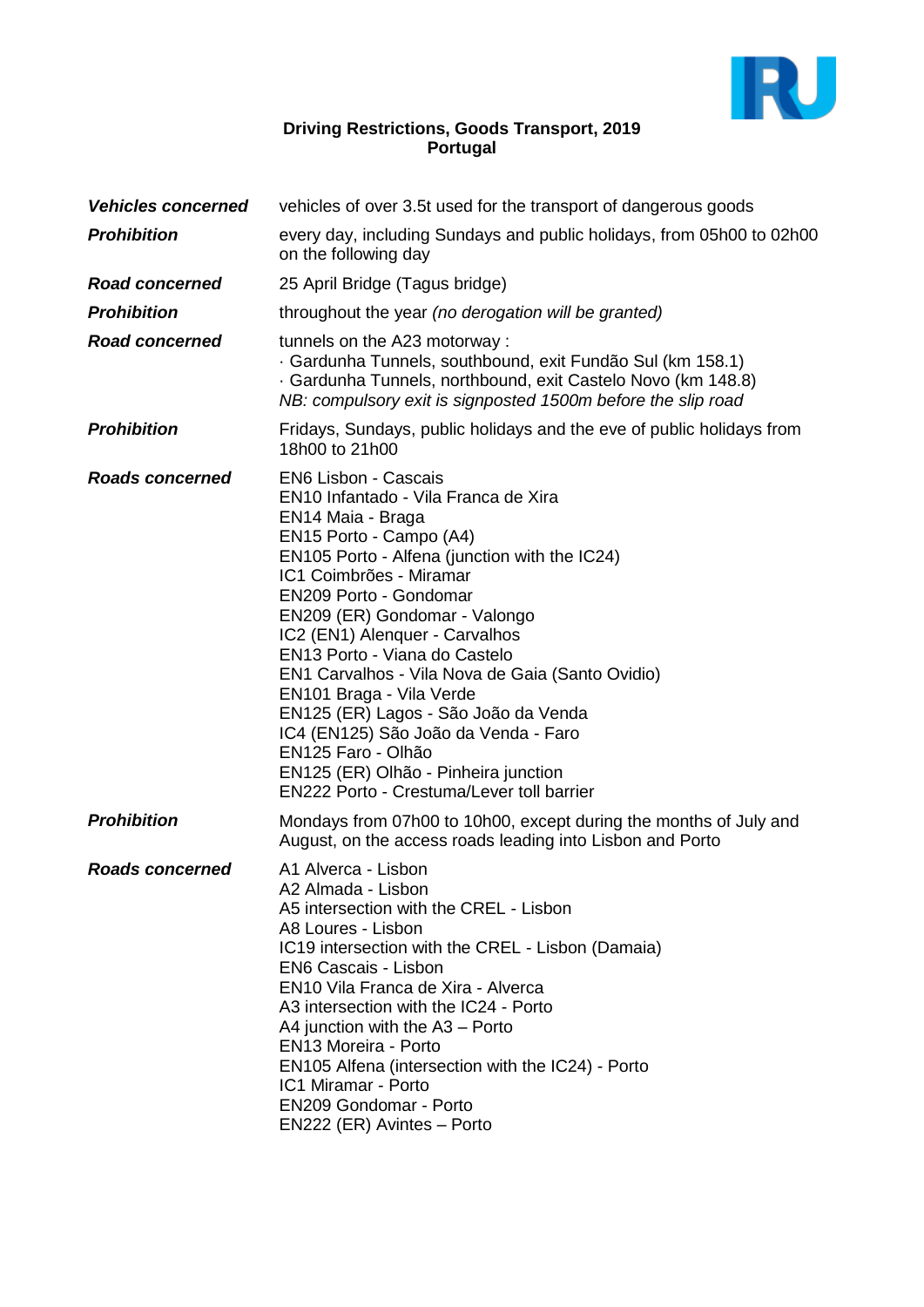*Exceptions: (apply to all the routes indicated above, with the exception of the tunnels and the 25 April Bridge)*

· dangerous goods destined for public or private health units;

· dangerous goods destined for the armed forces or the police;

· dangerous goods unloaded from or to be loaded on to ships (transport of dangerous goods to/from sea ports);

· transport of fuel for the supply of airports or sea ports.

# *Special authorizations*

The IMT (Mobility and Transport Institute) may issue special authorizations for vehicles:

· which carry out loading operations during restricted periods if, simultaneously, the production or storage unit where the vehicle is loaded is served only by a restricted road and if this road allows direct access to another unrestricted road;

· which are carrying dangerous goods necessary for the continuous operation of production units. Requests for special authorizations should be addressed to the "IMT", tel: (+351 21) 794 90 00.

The following documents and information are required:

- · a photocopy of the vehicle's registration certificate;
- · the vehicle's ADR certificate, where applicable;
- · the name and address of the transport operator;
- · the list of goods to be transported indicating the ADR class and the UN identification number;
- · the proposed date, time and route of the transport operation.

### **Local traffic restrictions**

#### *Lisbon*

The transit, loading or unloading of goods vehicles of over 2.6t total weight is forbidden between 8h00 and 10h00 and between 17h00 and 19h00. The area concerned is signposted accordingly. In pedestrian precincts throughout the city, loading and unloading are prohibited from 8h00 to 10h00 and from 11h30 to 19h00.

#### *Porto*

The transit, loading or unloading of HGVs is forbidden in Porto between 14h00 and 19h00. The limits of the zone concerned by this prohibition are the following : the inner ring road, from Ponte da Arrábida to Bessa Leite, Rua de António Bessa Leite, Rua de Pedro Hispano, Rua da Constituiçao, Rua Cinco de Outubro, Rua Domingos Sequeira, Rua Quinta Amarela, Rua Egas Moniz, Rua Damiao de Gois, Rua Joao Pedro Ribeiro, Praça Marques de Pombal, Rua Latino Coelho, Praça Raínha D. Amélia, Rua Nova de S. Crispim, Av. Fernao de Magalhaes, Campo 24 de Agosto, Rua Duque de Saldanha, Largo Padre Baltazar Guedes, Av. Gustavo Eiffel, Tunel da Ribeira, Rua do Infante D. Henrique, Rua Nova da Alfandega, Rua de Monchique, Cais das Pedras, Alameda Basilio Teles, Cais do Bicalho and Rua do Ouro.

The prohibition does not apply to the following vehicles: public transport vehicles; the fire brigade; vehicles of the armed forces and the police force; government vehicles; municipal vehicles; post office vehicles; emergency or first aid vehicles; vehicles transporting either livestock or other goods, provided they have authorization.

#### *Other cities*

Other cities have local driving restrictions. Restricted areas are signposted.